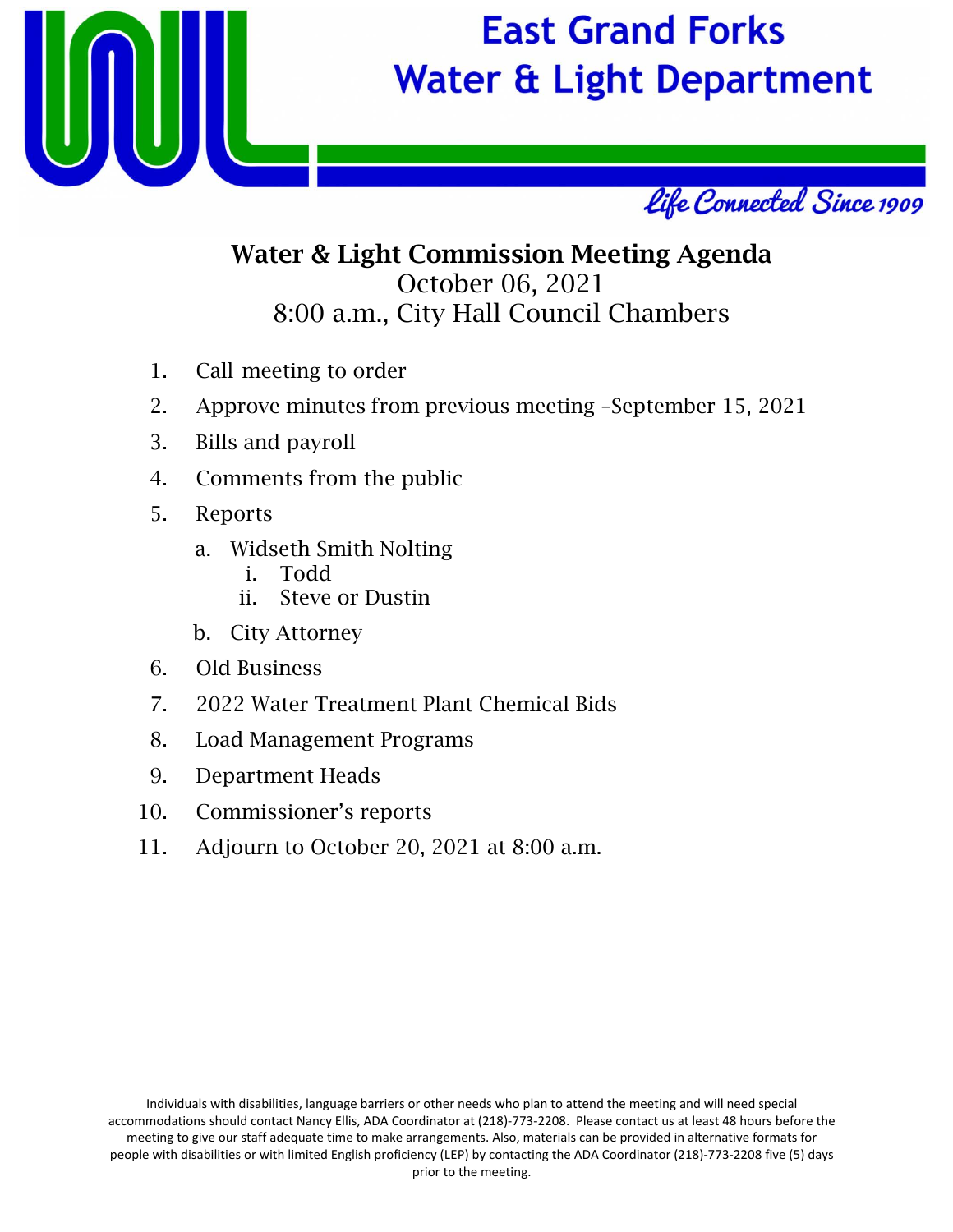Minutes of the regular meeting of the Water, Light, Power and Building Commission of the City of East Grand Forks, Minnesota on September 15, 2021 at 8:00 a.m held in the City Council Chambers. Present: Beauchamp, Quirk, DeMers Absent: Grinde

Also present: Brian Johnson, Jeff Olson, Steve Emery, Todd Forster, Brianna Feil, Corey Thompson and Karla Anderson.

It was moved by Commissioner Quirk seconded by Commissioner DeMers that the minutes of the previous regular meeting of September 1, 2021, be approved as read. Voting Aye: Beauchamp, Quirk, DeMers Voting Nay: None

It was moved by Commissioner Quirk seconded by Commissioner DeMers to authorize the Secretary to issue payment of the recommended bills and payroll in the amount of \$1,259,774.98. Voting Aye: Beauchamp, Quirk, DeMers Voting Nay: None

It was moved by Commissioner Quirk seconded by Commissioner DeMers to approve the 2021-2022 MN Energy Assistance Program Agreement with the Tri-Valley Opportunity Council and a donation of \$2000 for the Reach Out for Warmth Program. Voting Aye: Beauchamp, Quirk, DeMers Voting Nay: None

It was moved by Commissioner Quirk seconded by Commissioner DeMers to approve providing complimentary power for the Blue Moose Oktoberfest to be held on 9-28-21. Voting Aye: Beauchamp, Quirk, DeMers Voting Nay: None

It was moved by Commissioner Quirk seconded by Commissioner DeMers to adjourn at 8:40 a.m. to the next regular meeting on October 6, 2021 at 8:00 am to be held in the City Council Chambers at City Hall. Voting Aye: Beauchamp, Quirk, DeMers Voting Nay: None

> Lori Maloney Commission Secretary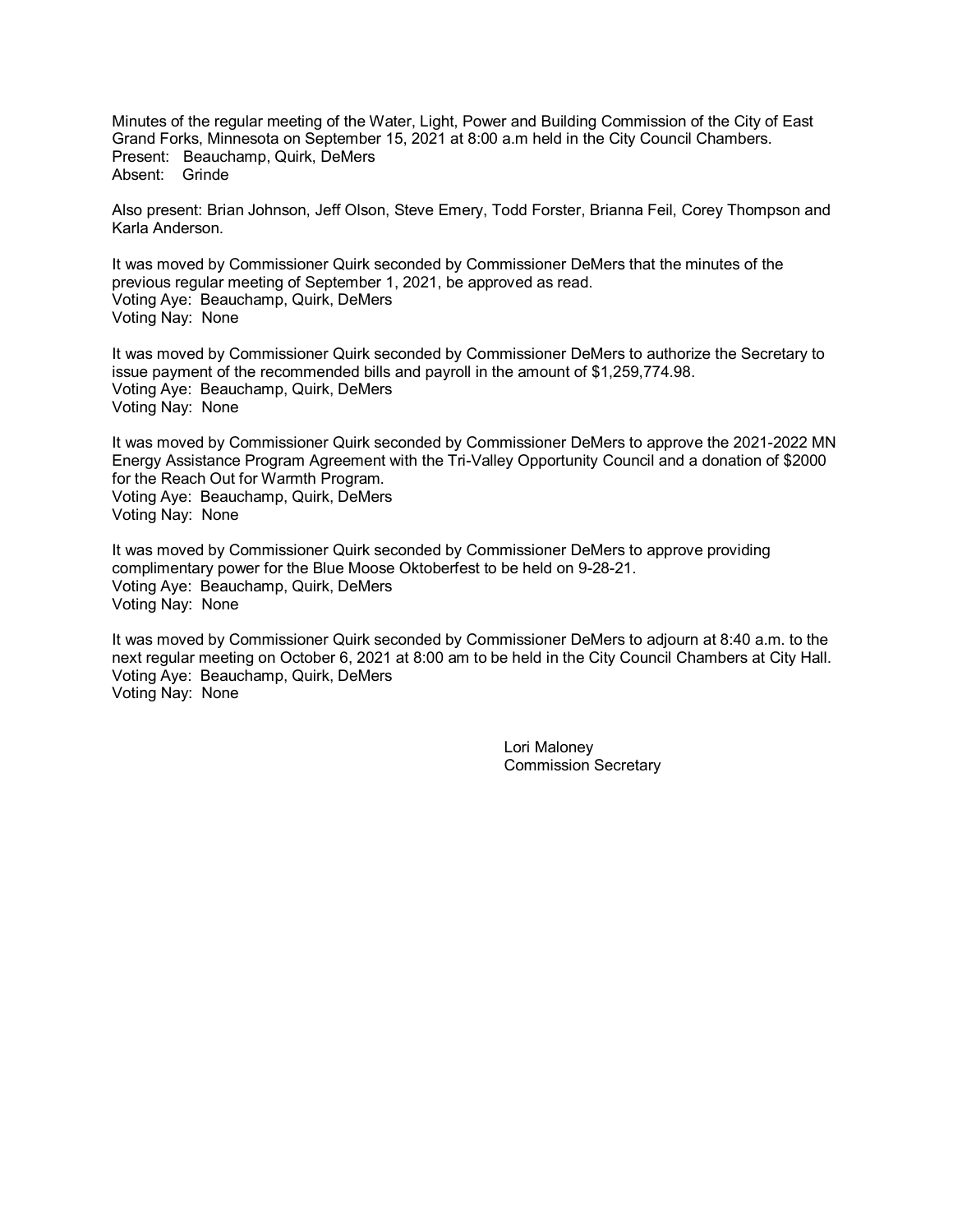### Accounts Payable

#### Check Register Totals Only

User: khatcher

Printed: 10/4/2021 - 2:53 PM



**City of East Grand Forks** 

P. O. Box 373 East Grand Forks, MN 56721 (218) 773-2483

| <b>Check</b> | <b>Date</b>    | <b>Vendor No</b> | <b>Vendor Name</b>                 | <b>Amount</b> | <b>Voucher</b>   |
|--------------|----------------|------------------|------------------------------------|---------------|------------------|
| 517081       | 10/06/2021     | <b>ACM502</b>    | Acme Electric Companies            | 249.81        | $\boldsymbol{0}$ |
| 517082       | 10/06/2021     | ADV501           | <b>Advanced Business Methods</b>   | 69.07         | $\boldsymbol{0}$ |
| 517083       | 10/06/2021     | <b>AES500</b>    | Advanced Engineering and Environme | 4,259.00      | $\boldsymbol{0}$ |
| 517084       | 10/06/2021     | UB*01243         | Farah Ali                          | 61.21         | $\boldsymbol{0}$ |
| 517085       | 10/06/2021     | UB*01247         | Ikran Ali                          | 32.21         | $\boldsymbol{0}$ |
| 517086       | 10/06/2021     | UB*01242         | Zekariya Ali                       | 72.23         | $\boldsymbol{0}$ |
| 517087       | 10/06/2021     | ALL503           | All Pro Embroidery                 | 210.00        | $\boldsymbol{0}$ |
| 517088       | 10/06/2021     | <b>AMC501</b>    | AM Conservation Group Inc          | 1,118.61      | $\boldsymbol{0}$ |
| 517089       | 10/06/2021     | <b>APC500</b>    | American Payment Centers           | 236.79        | $\boldsymbol{0}$ |
| 517090       | 10/06/2021     | AWW503           | American Water Works Association   | 850.00        | $\boldsymbol{0}$ |
| 517091       | 10/06/2021     | <b>AME505</b>    | American Welding & Gas, Inc.       | 2,185.00      | $\boldsymbol{0}$ |
| 517092       | 10/06/2021     | <b>ARA500</b>    | Aramark Uniform Services           | 357.06        | $\boldsymbol{0}$ |
| 517093       | 10/06/2021     | <b>BOR501</b>    | Border States Electric Supply      | 1,485.64      | $\boldsymbol{0}$ |
| 517094       | 10/06/2021     | <b>BUS501</b>    | <b>Business Essentials</b>         | 21.48         | $\boldsymbol{0}$ |
| 517095       | 10/06/2021     | <b>CAN501</b>    | Cannon Technologies Inc            | 9,038.30      | $\boldsymbol{0}$ |
| 517096       | 10/06/2021     | <b>CAR505</b>    | Cariveau Concrete Construction     | 1,900.00      | $\boldsymbol{0}$ |
| 517097       | 10/06/2021     | <b>CEN501</b>    | CenturyLink                        | 99.29         | $\boldsymbol{0}$ |
| 517098       | 10/06/2021     | COL500           | Cole Papers Inc                    | 191.75        | $\boldsymbol{0}$ |
| 517099       | 10/06/2021     | <b>COM505</b>    | Complete Pest Control Inc          | 275.00        | $\boldsymbol{0}$ |
| 517100       | 10/06/2021     | <b>COR503</b>    | Core & Main                        | 382.11        | $\boldsymbol{0}$ |
| 517101       | 10/06/2021     | UB*01244         | Jared Cuoco                        | 2.65          | $\boldsymbol{0}$ |
| 517102       | 10/06/2021     | <b>DAK502</b>    | Dakota Supply Group                | 32.16         | $\boldsymbol{0}$ |
| 517103       | 10/06/2021     | <b>EGF501</b>    | <b>EGF City</b>                    | 113,318.21    | $\boldsymbol{0}$ |
| 517104       | 10/06/2021     | <b>ELE501</b>    | Electric Pump                      | 1,418.90      | $\boldsymbol{0}$ |
| 517105       | 10/06/2021     | <b>EXP501</b>    | Exponent                           | 490.00        | $\boldsymbol{0}$ |
| 517106       | 10/06/2021     | <b>FIS501</b>    | Fisher Scientific Co LLC           | 441.38        | $\boldsymbol{0}$ |
| 517107       | 10/06/2021     | UB*01249         | Jaden Fjestad                      | 42.25         | $\boldsymbol{0}$ |
| 517108       | 10/06/2021     | <b>FUS500</b>    | Fusion Automation Inc.             | 1,439.66      | $\boldsymbol{0}$ |
| 517109       | 10/06/2021     | <b>GFT501</b>    | GF Thur-O-Clean                    | 962.69        | $\boldsymbol{0}$ |
| 517110       | 10/06/2021     | <b>GRA567</b>    | <b>Grand Trailer Sales</b>         | 5,217.40      | $\mathbf{0}$     |
| 517111       | 10/06/2021     | <b>GRA504</b>    | Graybar                            | 704.55        | $\boldsymbol{0}$ |
| 517112       | 10/06/2021     | <b>GRA505</b>    | Graymont (WI) LLC                  | 6,438.75      | $\boldsymbol{0}$ |
| 517113       | 10/06/2021     | UB*01248         | Kadra Hassan                       | 125.11        | $\boldsymbol{0}$ |
| 517114       | 10/06/2021     | <b>HAW501</b>    | Hawkins Inc                        | 5,216.89      | $\boldsymbol{0}$ |
| 517115       | 10/06/2021     | UB*01241         | Kaylynn Hohmann-Wavra              | 38.07         | $\bf{0}$         |
| 517116       | 10/06/2021     | <b>IHM500</b>    | iHeartMedia                        | 549.00        | $\boldsymbol{0}$ |
| 517117       | 10/06/2021     | <b>INT503</b>    | Integrated Process Solutions Inc   | 1,141.47      | $\bf{0}$         |
| 517118       | 10/06/2021     | UB*01245         | Carter Krier                       | 74.78         | $\boldsymbol{0}$ |
| 517119       | $10/06/2021\,$ | UB*01250         | Isaac Lees                         | 19.16         | $\boldsymbol{0}$ |
| 517120       | 10/06/2021     | LOC501           | Locators & Supplies Inc            | 734.30        | $\boldsymbol{0}$ |
| 517121       | 10/06/2021     | UB*01251         | Hudson McMillin                    | 160.39        | $\boldsymbol{0}$ |
| 517122       | 10/06/2021     | <b>MND501</b>    | MN Dept of Commerce                | 2,748.61      | $\bf{0}$         |
| 517123       | 10/06/2021     | <b>MND504</b>    | MN Dept of Health                  | 32.00         | $\boldsymbol{0}$ |
| 517124       | 10/06/2021     | <b>OFF500</b>    | Office Depot                       | 149.98        | $\bf{0}$         |
| 517125       | 10/06/2021     | PIT501           | <b>Pitney Bowes</b>                | 5,000.00      | $\mathbf{0}$     |
| 517126       | 10/06/2021     | UB*01252         | Austin Plovie                      | 131.69        | $\boldsymbol{0}$ |
| 517127       | 10/06/2021     | <b>POL560</b>    | Polk County Government Center      | 11,015.39     | $\boldsymbol{0}$ |
| 517128       | 10/06/2021     | <b>POL504</b>    | Polk County Recorder               | 20.00         | $\boldsymbol{0}$ |
| 517129       | 10/06/2021     | PRO502           | Project Energy Savers LLC          | 556.75        | $\boldsymbol{0}$ |
| 517130       | 10/06/2021     | <b>RED501</b>    | Red Wing Business Advantage Acct   | 175.00        | $\boldsymbol{0}$ |

AP-Check Register Totals Only (10/04/2021 - 2:53 PM) Page 1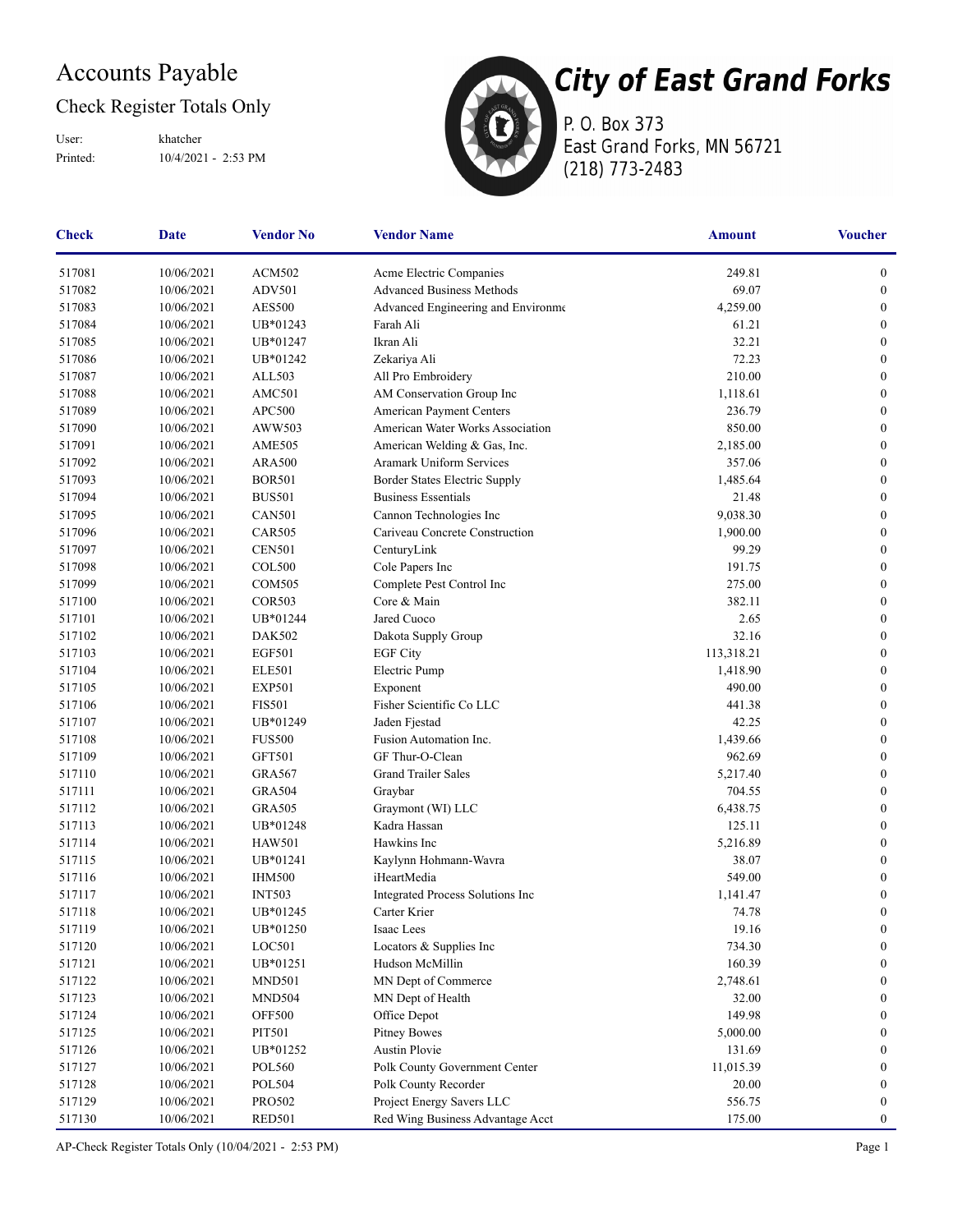| <b>Check</b> | Date       | <b>Vendor No</b> | <b>Vendor Name</b>                   | <b>Amount</b> | <b>Voucher</b> |
|--------------|------------|------------------|--------------------------------------|---------------|----------------|
| 517131       | 10/06/2021 | <b>RMB500</b>    | RMB Environmental Laboratories, Inc. | 95.00         | 0              |
| 517132       | 10/06/2021 | <b>ROT502</b>    | Rotary Club of EGF                   | 200.00        | 0              |
| 517133       | 10/06/2021 | UB*01246         | Deborah Strandlien                   | 80.76         | 0              |
| 517134       | 10/06/2021 | <b>SWA563</b>    | Mark & Kristi Swanson                | 500.00        | 0              |
| 517135       | 10/06/2021 | <b>TAG500</b>    | Taggart Contracting Inc.             | 147,139.00    | 0              |
| 517136       | 10/06/2021 | UB*01253         | <b>Tyson Tipton</b>                  | 84.18         | 0              |
| 517137       | 10/06/2021 | <b>TKE501</b>    | <b>TK Elevator</b>                   | 581.32        | 0              |
| 517138       | 10/06/2021 | <b>TOS502</b>    | Toshiba Financial Services           | 510.27        | 0              |
| 517139       | 10/06/2021 | <b>TRI502</b>    | Tri-Valley Opportunity Council Inc   | 2,000.00      | 0              |
| 517140       | 10/06/2021 | <b>USB502</b>    | US Bank Corporate Payment Systems    | 2,690.45      | 0              |
| 517141       | 10/06/2021 | <b>VER500</b>    | Verizon Wireless                     | 313.77        | 0              |
| 517142       | 10/06/2021 | <b>WAT501</b>    | Water & Light Department             | 15,632.20     | 0              |
| 517143       | 10/06/2021 | <b>WES501</b>    | Wesco Receivables Corp               | 680.52        | 0              |
| 517144       | 10/06/2021 | <b>WAP500</b>    | Western Area Power Administration    | 121,502.98    | 0              |
| 517145       | 10/06/2021 | <b>WID501</b>    | Widseth Smith Nolting & Assoc Inc    | 27,929.41     | 0              |
| 517146       | 10/06/2021 | <b>XCE501</b>    | Xcel Energy                          | 114.67        | 0              |
| 517147       | 10/06/2021 | <b>XCE502</b>    | Xcel Energy                          | 4,573.58      | 0              |
|              |            |                  | Check Total:                         | 506,119.86    |                |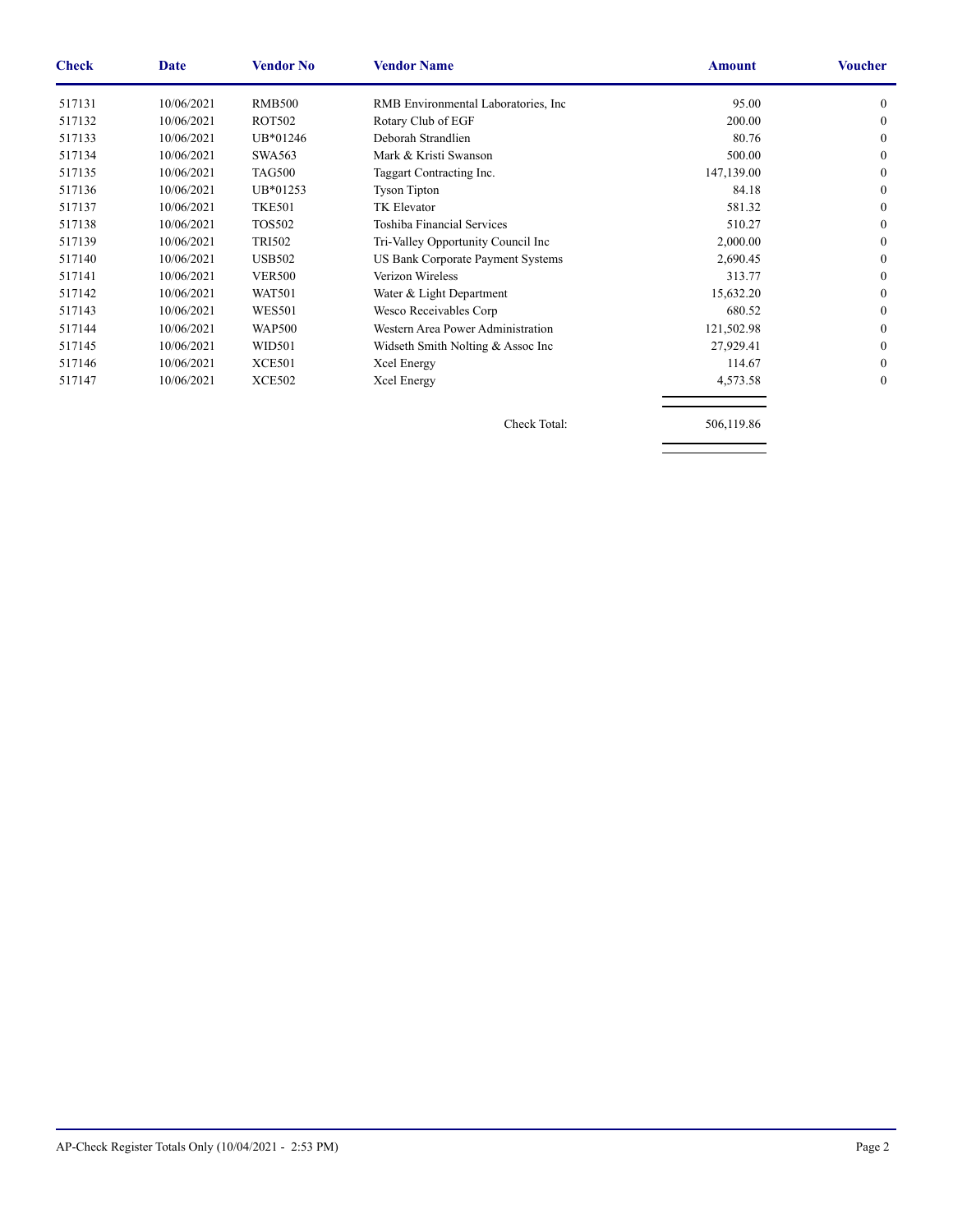| <b>Report Date: 09/23/2021</b> |  |
|--------------------------------|--|
| Vity of East Grand Forks       |  |

# Transaction Detail - Summary **Transaction Detail - Summary**

|                                                     | Posting                               | <b>MCCG</b>                |                      | <b>Merchant</b><br>Category Code                                           | <b>Merchant</b>                                                                        | <b>Merchant</b>                         | Taxpayer ID                                     | Trans                     | Posting                                   |                                       |                                              |                                                                   |
|-----------------------------------------------------|---------------------------------------|----------------------------|----------------------|----------------------------------------------------------------------------|----------------------------------------------------------------------------------------|-----------------------------------------|-------------------------------------------------|---------------------------|-------------------------------------------|---------------------------------------|----------------------------------------------|-------------------------------------------------------------------|
| <b>Trans Date</b>                                   | Date                                  | <b>Code</b>                | MCC                  | Description                                                                | Name                                                                                   | State/Province                          | Number (TIN)                                    | Amount                    | <b>Type</b>                               | Purchase ID                           | <b>Trans Status</b>                          | <b>Disputed Status</b>                                            |
|                                                     |                                       |                            |                      | Name: BRIANNA M FEIL Account Number: **8731 Optional 1:<br>Optional 2:     | Lost/Stolen Account:                                                                   | Replacement Account:                    | Billing Type: Centrally Billed Account          |                           |                                           |                                       |                                              |                                                                   |
| 09/03/2021<br>08/27/2021                            | 1202/90/60<br>120202630               | 240491<br>240497           | 6969<br>6628         | SCHOOLS/EDUCATIONAL<br>OTHER DIRECT MARKETER                               | SAM'S CLUB CHECKS<br><b>FREDPRYOR</b>                                                  | 6<br>$\geq$                             | 431830400<br>833756879<br>↮                     | 199.00<br>25.04           | <b>Memo</b><br><b>Memo</b>                | 8223000<br>106886520                  | Not Reviewed<br>Not Reviewed                 | $\overline{6}$<br>$\overline{5}$                                  |
|                                                     |                                       |                            |                      | <b>SCHL</b>                                                                | <b>CAREERTRACK</b>                                                                     |                                         |                                                 |                           |                                           |                                       |                                              |                                                                   |
|                                                     |                                       |                            |                      | Name: BRIAN JOHNSON Account Number: **2647 Optional 1:<br>Optional 2:      | Lost/Stolen Account:                                                                   | Replacement Account:                    | Billing Type: Centrally Billed Account          |                           |                                           |                                       |                                              |                                                                   |
| 08/26/2021                                          | 1202/30/2021                          | 240493                     | 3502                 | BEST WESTERN HOTELS                                                        | BEST WESTERN ST CLOUD                                                                  | $\sum_{i=1}^{n}$                        |                                                 | 334.50                    | <b>Memo</b>                               | 767632                                | Not Reviewed                                 | $\mathop{\mathsf{S}}\nolimits$                                    |
| 09/03/2021<br>09/02/2021                            | 120Z/90/60<br>1202/2021               | 16+045<br>66+0+2           | 5943<br>6668         | <b>STATIONERY</b><br><b>PROFESSIONAL SERVICES</b><br><b>STORE/SUPPLIES</b> | SQ *INTEGRITY SHIPPING<br>OFFICEMAX/DEPOT 6576<br><sub>o</sub>                         | 증<br>증                                  | 800429876                                       | 16'18<br>12.53            | <b>Memo</b><br><b>Memo</b>                | 657620210903<br>00011529215105120     | Not Reviewed<br>Not Reviewed                 | $\frac{2}{\circ}$<br>$\mathop{\mathsf{S}}\limits_0$               |
| 10/10/2021                                          | 1202/01/60                            | 167042                     | 8398                 | CHARITABLE/SOCIAL<br><b>SERVICE</b>                                        | AWWA.ORG                                                                               | 8                                       | 135660277                                       | 75.00                     | <b>Memo</b>                               | 685121118                             | Not Reviewed                                 | $\mathop{\rm g}\nolimits$                                         |
| 14/2021                                             | 1202/91/60                            | 167042                     | 6399                 | GOVERNMENT<br>SERVICES-OTHER                                               | <b>ANDI</b><br>DEPARTNENT OF LABOR                                                     | $\frac{2}{2}$                           |                                                 | 20.00                     | <b>Memo</b>                               | NN1DLI000659374                       | Not Reviewed                                 | ξ                                                                 |
|                                                     |                                       |                            |                      | Name: KEITH MYKLESETH Account Number: **9721 Optional 1: Optional 2:       | Lost/Stolen Account:                                                                   | <b>Replacement</b>                      | Account: Billing Type: Centrally Billed Account |                           |                                           |                                       |                                              |                                                                   |
| 08/24/2021                                          | 08/26/2021                            | 240493                     | 3501                 | HOLIDAY INNS                                                               | HOLDAY INN EXPRESS                                                                     | $\frac{z}{z}$                           | 272575500                                       | 105.96                    | <b>Memo</b>                               | 1798279                               | Not Reviewed                                 | š                                                                 |
| Name: JEFF OLSON Account Number: **9754 Optional 1: |                                       |                            |                      | Optional 2:                                                                | Lost/Stolen Account:                                                                   | Replacement Account:                    | Billing Type: Centrally Billed Account          |                           |                                           |                                       |                                              |                                                                   |
| 08/26/2021<br>08/31/2021<br>08/26/2021              | 1202/10/60<br>1202/08/80<br>1202/0280 | 66+0+2<br>240493<br>240493 | 2769<br>3502<br>3502 | BOOK STORES<br>BEST WESTERN HOTELS<br>BEST WESTERN HOTELS                  | MA 1388143B51 AM<br>BEST WESTERN ST CLOUD<br>BEST WESTERN ST CLOUD<br><b>AMZN MKTP</b> | $\sum_{i=1}^{n}$<br>ŠХ<br>$\frac{2}{2}$ | 911986545                                       | 334.50<br>334.50<br>41.24 | <b>Memo</b><br><b>Memo</b><br><b>Memo</b> | 767630<br>114-5212867-08042<br>767631 | Not Reviewed<br>Not Reviewed<br>Not Reviewed | $\frac{2}{5}$<br>$\mathop{\mathsf{S}}\nolimits$<br>$\overline{5}$ |
|                                                     |                                       |                            |                      | Transaction Detail - Summary / KHatcher25 / 09/23/2021 15:57:43            |                                                                                        |                                         |                                                 |                           |                                           |                                       |                                              |                                                                   |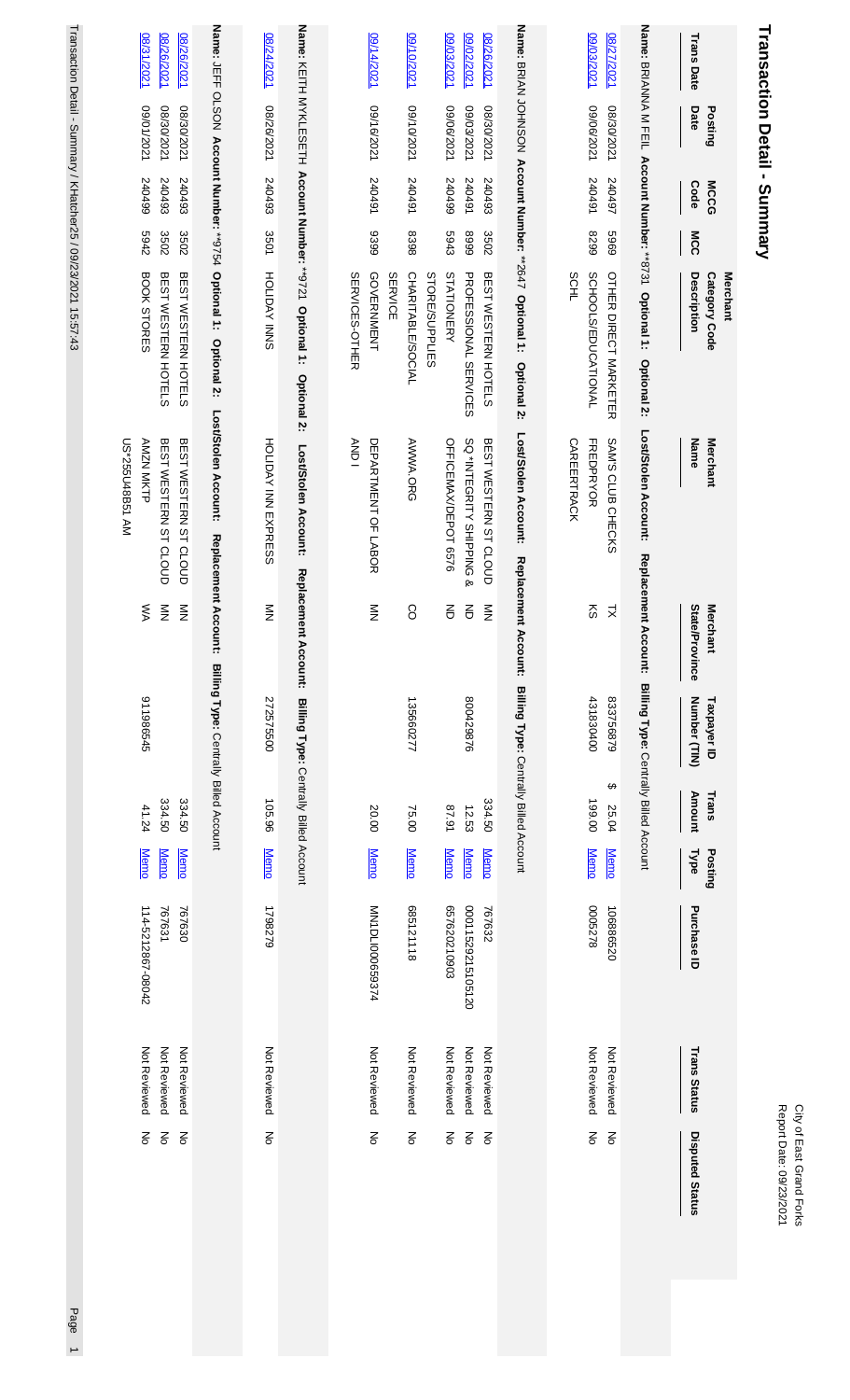# Transaction Detail - Summary **Transaction Detail - Summary**

|                                                                 | LZ0Z/ZV50            | 16/2021                               | 1202/60/60                          | 09/03/2021                                    |                                                                     |    | 17/2021                                     | 1202/80/60        |                                                                    |                      | 16/15/2021        |                                                                  | <b>Trans Date</b>                        |  |
|-----------------------------------------------------------------|----------------------|---------------------------------------|-------------------------------------|-----------------------------------------------|---------------------------------------------------------------------|----|---------------------------------------------|-------------------|--------------------------------------------------------------------|----------------------|-------------------|------------------------------------------------------------------|------------------------------------------|--|
|                                                                 | 1202/02/60           | 1202/91/60                            | 1202/01/60                          | 1202/2021                                     |                                                                     |    | 1202/02/60                                  | 1202/60/60        |                                                                    |                      | 1202/17/80        |                                                                  | Date<br>Posting                          |  |
|                                                                 | 66+0+2               | 240500                                | 167042                              | 240498                                        |                                                                     |    | 0670450                                     | 240499            |                                                                    |                      | 240491            |                                                                  | <b>MCCG</b><br><b>Code</b>               |  |
|                                                                 | 2769                 | 4215                                  | 4814                                | 7399                                          |                                                                     |    | 1711                                        | 2942              |                                                                    |                      | 6698              |                                                                  | MCC                                      |  |
| Transaction Detail - Summary / KHatcher25 / 09/23/2021 15:57:43 | BOOK STORES          | <b>COURIER</b><br>SERVICES-AIR/GROUND | <b>CALL</b><br>TELECOM SVC/CRED CRD | <b>BUSINESS SERVICES</b><br><b>-</b><br>ОТНЕК | Name: COREY THOMPSON Account Number: **9747 Optional 1: Optional 2: | SO | HEATING, PLUMBING, AIR                      | BOOK STORES       | Name: MAREN SWINGEN Account Number: **9812 Optional 1: Optional 2: | <b>ORGANIZATIONS</b> | <b>MEMBERSHIP</b> | Name: RAY RAKOCZY Account Number: **5668 Optional 1: Optional 2: | Description<br>Merchant<br>Category Code |  |
|                                                                 | AMAZON.COM*2G5KP06W0 | 0PS*1ZUT308B0300022016                | SOOM.US 888-799-9666                | AMAZON WEB SERVICES                           | Lost/Stolen Account:                                                |    | <b>GREATPLAINSHEATINGAC</b><br>US*256QG0H12 | <b>AMZN MKTP</b>  | Lost/Stolen Account:                                               |                      | <b>MNAWAMA</b>    | Lost/Stolen Account:                                             | Name<br><b>Merchant</b>                  |  |
|                                                                 | ŠХ                   | ĞА                                    | СA                                  | ŠХ                                            | Replacement                                                         |    | 증                                           | ŠХ                | Replacement Account: Billing Type: Centrally Billed Account        |                      | $\frac{2}{2}$     | Replacement Account: Billing Type: Centrally Billed Account      | State/Province<br>Merchant               |  |
|                                                                 |                      | 582417242                             | 611648780                           | 911986545                                     | t Account: Billing Type: Centrally Billed Account                   |    |                                             |                   |                                                                    |                      | 237026161         |                                                                  | Number (TIN)<br>Taxpayer ID              |  |
|                                                                 | 35.85                | 34.21                                 | 16.06                               | 3.50                                          |                                                                     |    | 279.01                                      | 315.03            |                                                                    |                      | ↔<br>155.00       |                                                                  | Amount<br>Trans                          |  |
|                                                                 | <b>Memo</b>          | <b>Memo</b>                           | <b>Memo</b>                         | <b>Memo</b>                                   |                                                                     |    | <b>Memo</b>                                 | <b>Memo</b>       |                                                                    |                      | <b>Memo</b>       |                                                                  | <b>Type</b><br>Posting                   |  |
|                                                                 | 114-0167875-88770    | RMA # 21R5804                         | dett/jbdth                          | 410852671                                     |                                                                     |    |                                             | 112-1163532-22586 |                                                                    |                      | 101160125583      |                                                                  | Purchase ID                              |  |
|                                                                 | Not Reviewed         | Not Reviewed                          | Not Reviewed                        | Not Reviewed                                  |                                                                     |    | Not Reviewed                                | Not Reviewed      |                                                                    |                      | Not Reviewed      |                                                                  | <b>Trans Status</b>                      |  |
|                                                                 | š                    | ξ                                     | ξ                                   | š                                             |                                                                     |    | š                                           | $\frac{2}{5}$     |                                                                    |                      | $\overline{5}$    |                                                                  | <b>Disputed Status</b>                   |  |
| Page                                                            |                      |                                       |                                     |                                               |                                                                     |    |                                             |                   |                                                                    |                      |                   |                                                                  |                                          |  |

 $\frac{1}{2}$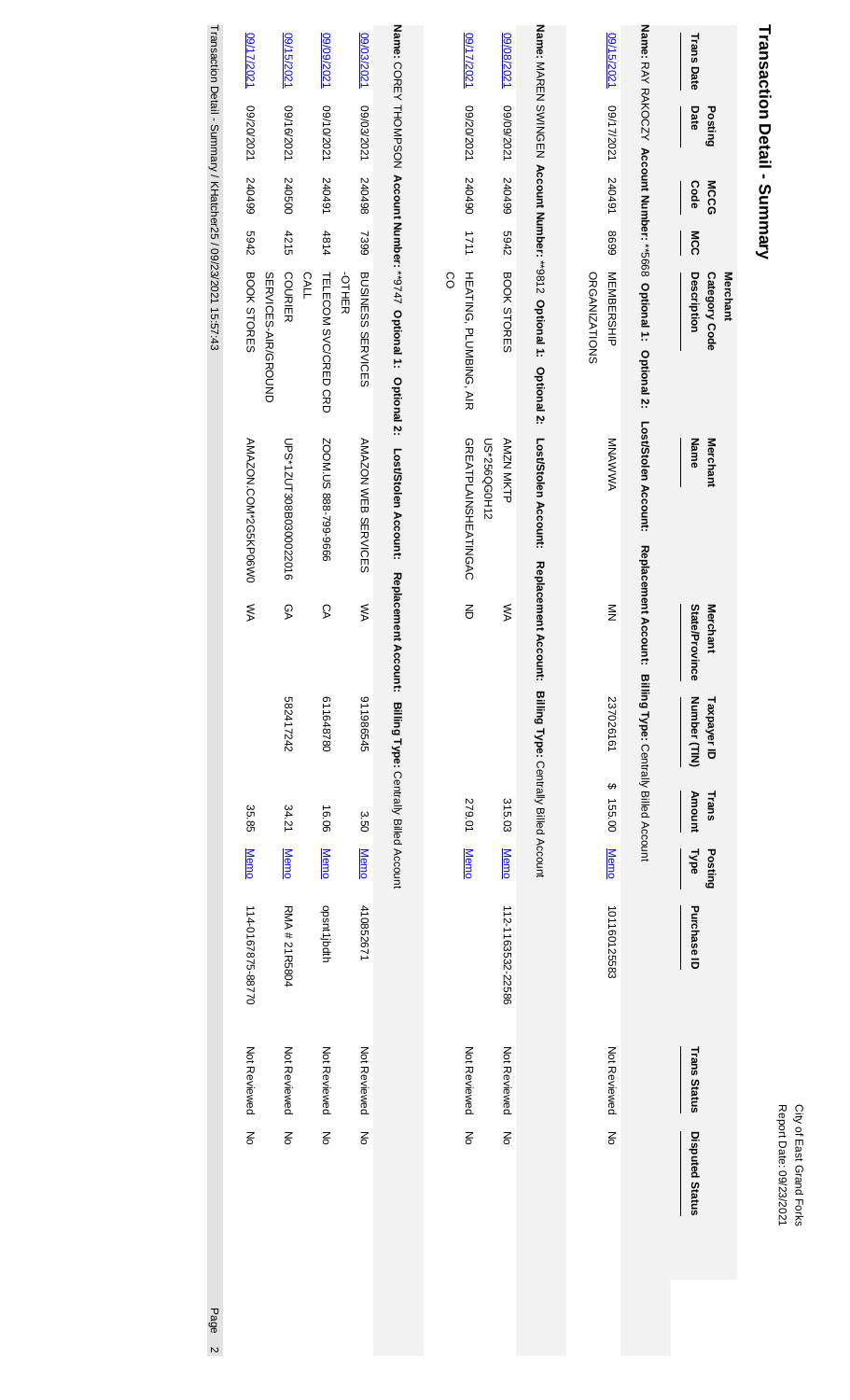## City of East Grand Forks<br>Report Date: 09/23/2021 Report Date: 09/23/2021 City of East Grand Forks

# Transaction Detail - Summary **Transaction Detail - Summary**

| Total | Total Number of Records: |        |                                                     | <b>Trans Date</b><br>Date | Posting              |                 |
|-------|--------------------------|--------|-----------------------------------------------------|---------------------------|----------------------|-----------------|
|       | $\vec{6}$                |        |                                                     | Code                      | <b>MCCG</b>          |                 |
|       |                          |        |                                                     | MCC                       |                      |                 |
|       |                          | STORES | 09/21/2021 09/22/2021 240499 5734 COMPUTER SOFTWARE | Description               | <b>Category Code</b> | <b>Merchant</b> |
|       |                          |        | CBI*COREL                                           | Name                      | Merchant             |                 |
|       |                          |        | ╒                                                   | State/Province            | <b>Merchant</b>      |                 |
|       |                          |        |                                                     | Number (TIN)              | Taxpayer ID          |                 |
|       |                          |        | \$428.49                                            | <b>Amount</b>             | Trans                |                 |
|       |                          |        |                                                     | Type                      | Posting              |                 |
|       |                          |        | Memo 295092714                                      | Purchase ID               |                      |                 |
|       |                          |        | Not Reviewed                                        | <b>Trans Status</b>       |                      |                 |
|       |                          |        | Σ<br>δ                                              | <b>Disputed Status</b>    |                      |                 |
|       |                          |        |                                                     |                           |                      |                 |

**\$2,837.33**

End of Report

End of Report

Transaction Detail - Summary / KHatcher25 / 09/23/2021 15:57:43 Transaction Detail - Summary / KHatcher25 / 09/23/2021 15:57:43 Page 3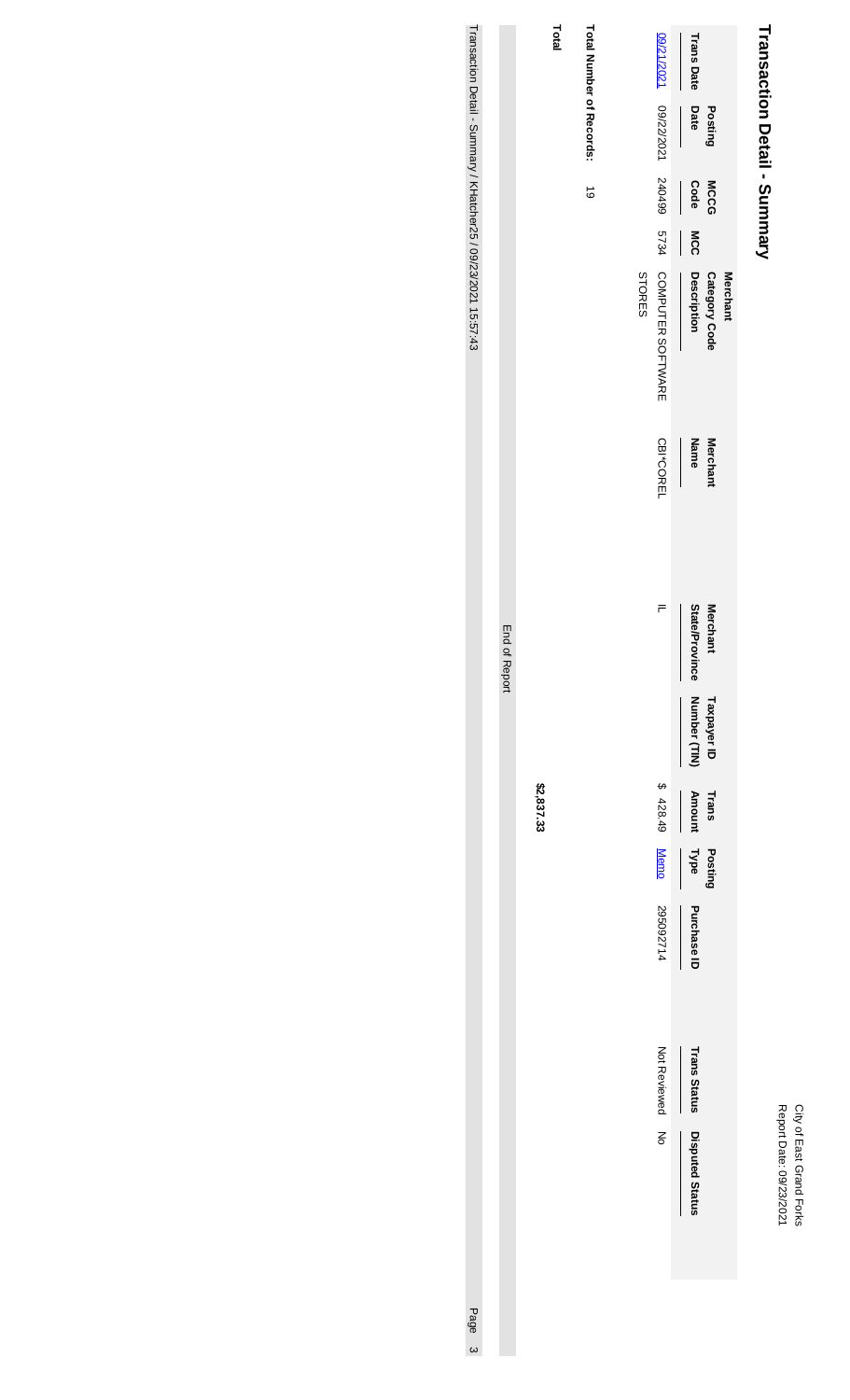#### **Rebates 10-6-21**

| AC Tune up                             | Cash                                                       | \$<br>60.00         |             |
|----------------------------------------|------------------------------------------------------------|---------------------|-------------|
| AC Tune up                             | Skyberg                                                    | 60.00               |             |
| <b>Commercial Custom</b>               | Polk County Social Services - AC Upgrades                  | 317.45              |             |
| <b>Commercial Lighting Replacement</b> | Polk County Social Services - 292 LED Fixtures             | 9,900.00            |             |
| <b>Commercial VFD</b>                  | <b>Polk Country Social Services</b>                        | 797.94              | \$11,015.39 |
| Commercial Lighting Replacement        | Grand Trailer Sales - Removal 41 Fixtures, 74 LED Fixtures | \$<br>4,138.00      |             |
| <b>Commercial Weatherization</b>       | <b>Grand Trailer Sales - Insulation</b>                    | \$<br>$1,079.40$ \$ | 5,217.40    |
| <b>Dishwasher</b>                      | Krause                                                     | 50.00               |             |
| Dishwasher, Refrigerator, Recycle      | <b>Barnes</b>                                              | 175.00              |             |
| <b>ECM</b>                             | Bragg                                                      | 150.00              |             |
| <b>ECM</b>                             | <b>Burton</b>                                              | 150.00              |             |
| <b>ECM</b>                             | Hodge                                                      | \$<br>150.00        |             |
| <b>ECM</b>                             | Kalliokoski                                                | 150.00              |             |
| <b>ECM</b>                             | Neuerburg                                                  | \$<br>150.00        |             |
| <b>ECM</b>                             | Wack                                                       | 150.00              |             |
| El Water Heater                        | Kuntz                                                      | 50.00               |             |
| Recycle                                | <b>Heisler</b>                                             | 50.00               |             |
| Recycle                                | Holweger                                                   | 50.00               |             |
| Refrigerator & Front Load Washer       | <b>Bolen</b>                                               | \$<br>175.00        |             |
| <b>Residential Weatherization</b>      | Swanson - 13 Windows                                       | 500.00              |             |
| Top Load Washer                        | Hatcher                                                    | 75.00               |             |
| Top Load Washer                        | Saucedo                                                    | 75.00               |             |
|                                        | Total                                                      | \$ 18,452.79        |             |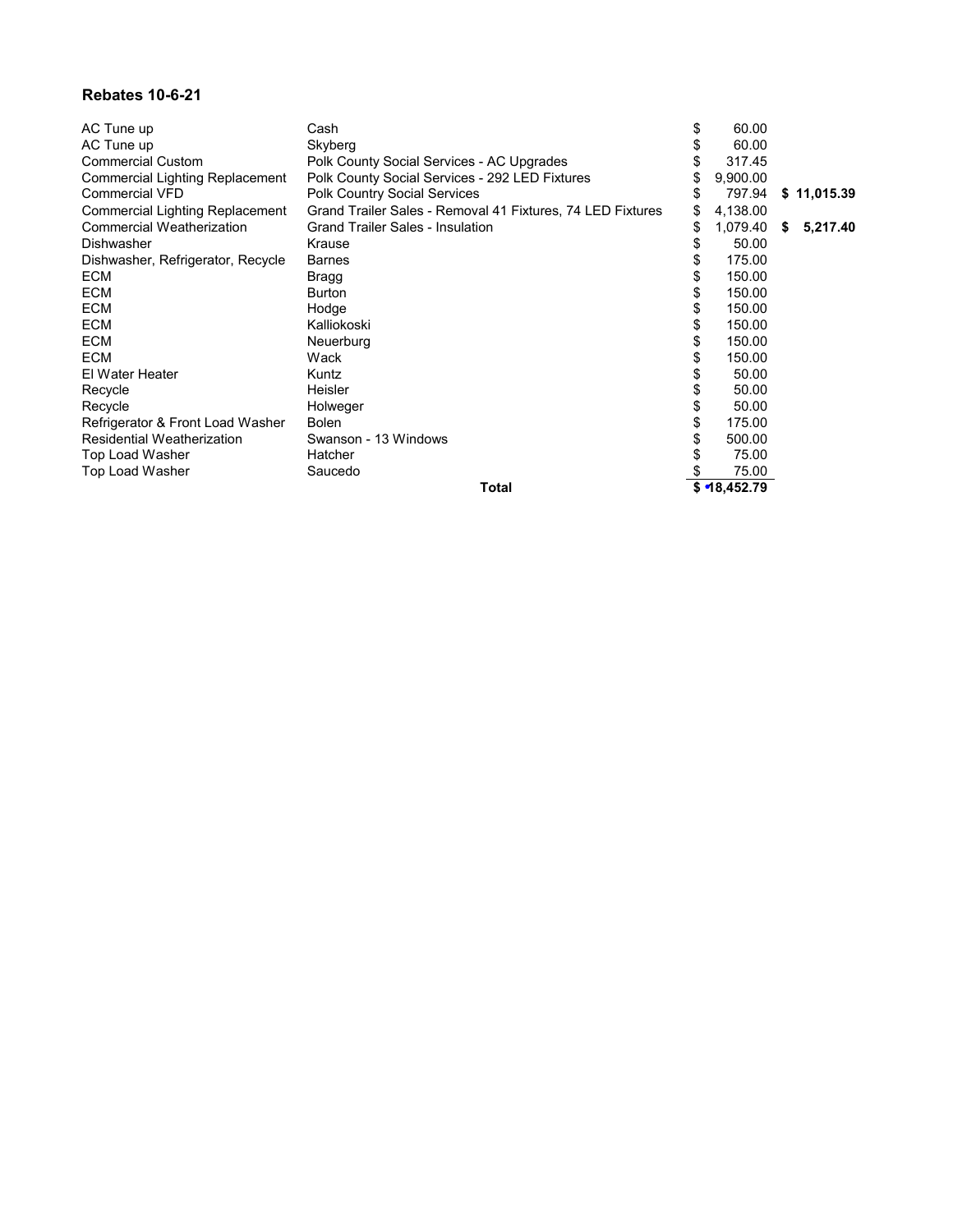### **Request for Water and Light Commission Action**

|     | <b>Date:</b> $9-15-2021$                     |
|-----|----------------------------------------------|
| To: | Water & Light Commission; GM Keith Mykleseth |
|     | <b>From:</b> Brian Johnson                   |
| RE: | 2022 Water Treatment Chemical Bids           |

#### **Background:**

The Water Treatment Plant will be seeking bids for chemical to be used in 2022. The 2022 bid packet includes a one year base price for estimated Water Treatment Chemical requirements. As well as a two year base-bid price for a Guaranteed Cost Contract on pretreatment and softener basin coagulants, service and performance requirements.

If approved the bid packet will be sent out October 20th. While advertising will take place October 19th through the 26th. The bid opening will take place November 16th. Bid tabulation and recommendations will be presented to the Commission on December 1st.

#### **Recommendation:**

Authorize Chemical and Guaranteed Cost Contract bid specifications, advertise to bid.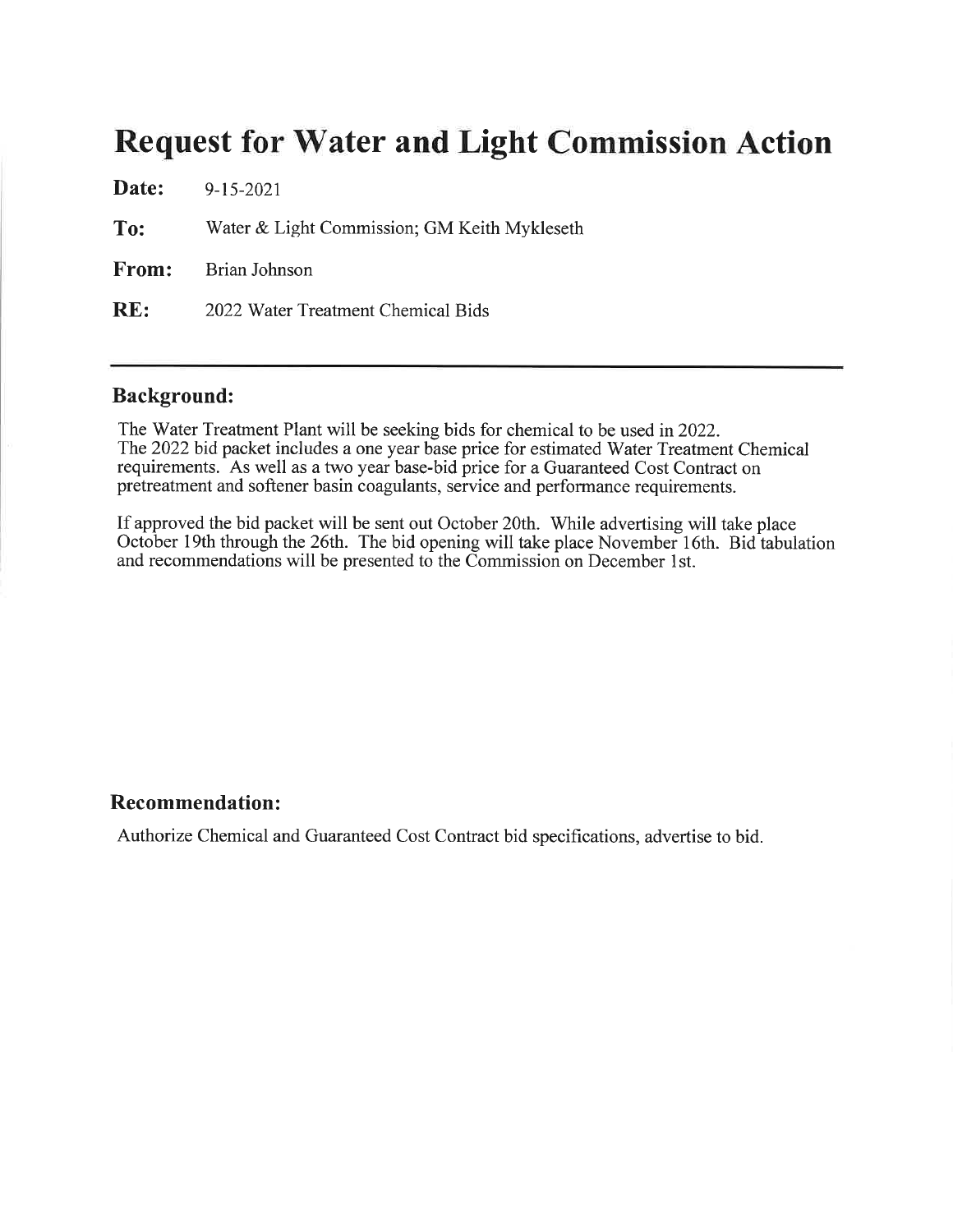## **Request for Water and Light Commission Action**

| Date: | October 4th, 2021                                   |
|-------|-----------------------------------------------------|
| To:   | Water and Light Commission                          |
| From: | Kevin Hatcher, Veronica Kostrzewski, Corey Thompson |
| RE:   | <b>Load Management Programs</b>                     |

#### **Background:**

Prior to receiver change out, time was taken to review the Load Management programs and make some changes, and review credits based on current demand charges and likely captured load. See attached document.

WATER HEATING: Keep pretty much the same. 40 gallon minimum, \$6/water heater/month credit, controlled during system demand peaks to save wholesale demand charges. AIR CONDITIONING: Increase credit to \$8.25/month for 2.5-5 tons of cooling and offer \$3/ton/month for cooling over 5 ton. Total premise capacity is used for calculation, separate receiver on each unit, or approved control strategy in HVAC control system. Units would be controlled during system peak to save wholesale demand charges

STORED ENERGY: Previously named storage heat. Changed to allow additional loads like EV chargers or battery banks. Control strategy changed to only energize loads during reduced wholesale energy rate periods.

DUEL FUEL: No real changes, continue to get off-peak rate, controlled to avoid wholesale demand charges.

YEARROUND HEAT PUMP: New program to offer a yearround credit to heat pump customers. \$8.25 year round credit for control strategy that reduced the billable wholesale demand charge.

LEGACY HEAT PUMP: Depreciated program that will be phased out

#### **Recommendation:**

Approve proposed load management program as presented

Instruct staff to provide timeline of implementation of new program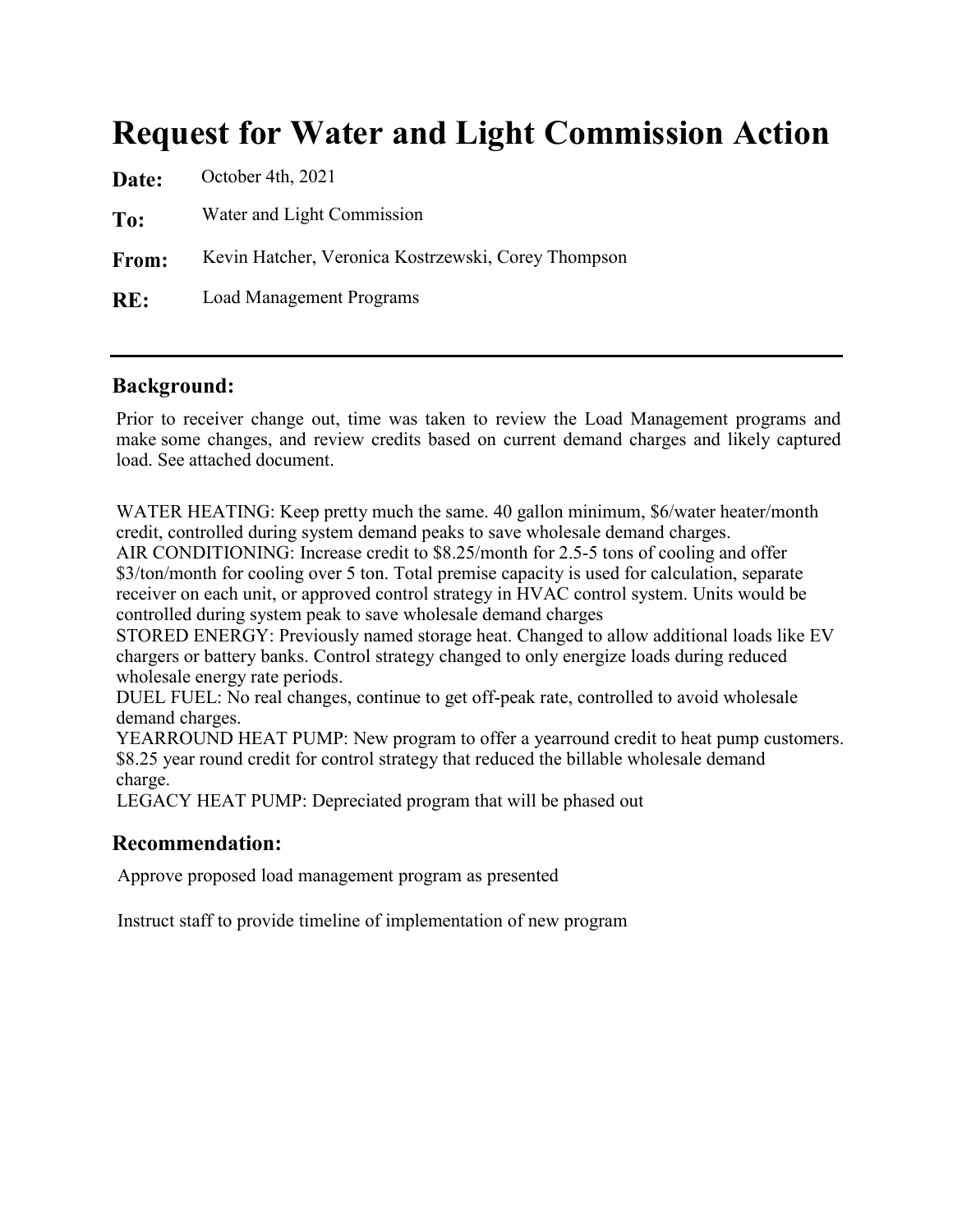

## Load Management Agreement

East Grand Forks offers the following Load Management programs to help customers save on their bill while helping with overall grid stability and reducing the need for additional resources during peak times.

**Water Heating -** Customers receive a credit each month (currently \$6) to allow Water and Light cycle their 40 gallon or greater electric water heater during peak demand periods. Water heater consumption is recorded on main meter, not off-peak meter. Credit is given per eligible water heater. Typically control will run water heaters in a random 30 minute off, 10 minute on cycle for periods lasting less than 4 hours.

| Water Heater Make/Model: |  |
|--------------------------|--|
| Water Heater Gallons:    |  |
| Water Heater Watts:      |  |

**Air Conditioning -** Customers receive a credit on their June, July, August and September bills to allow Water and Light cycle their central air conditioning during peak demand times. Air conditioners must be permanently wired and at least 2.5 tons of cooling. Credit is based on total tons of cooling of all units at a location, each unit must have a separate receiver. Current credit is \$8.25/month for 2.5-5 tons of cooling, and \$3/ton/month for each ton over 5 tons of cooling. Energy is recorded on main meter. Heat Pump customers wanting only summer control should enroll in this program. Typical control will run cooling at a 15 minute on, 15 minute off cycle for periods lasting less than 6 hours.

| Air Conditioner Make/Model:   |  |
|-------------------------------|--|
| Air Conditioner Tons or BTUs: |  |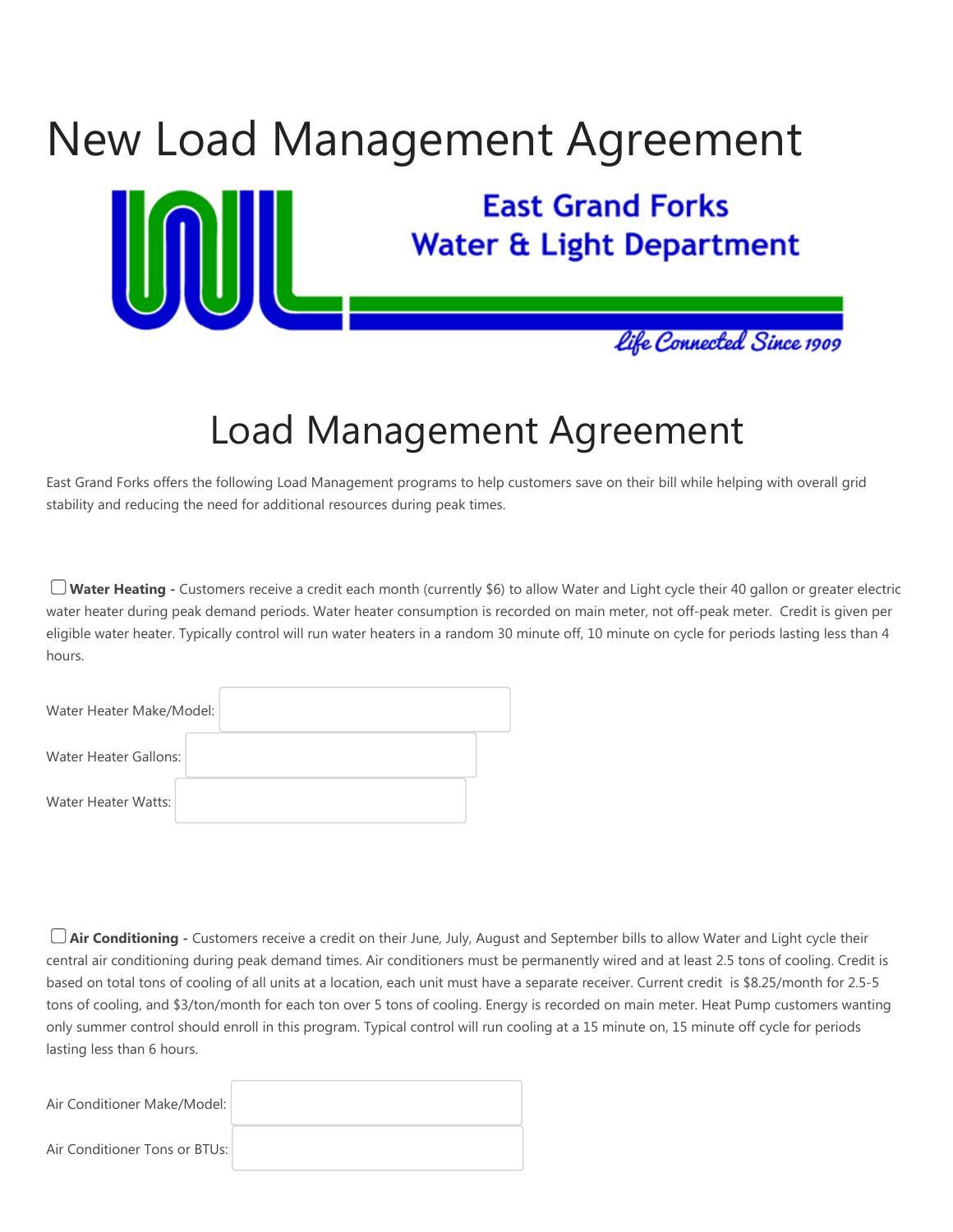**Stored Energy-** Customers receive energy at off-peak rate (currently 7.314 cents per KWH, about 30% cheaper than standard rate of 10.659 cents) for charging their approved energy storage system, such as slab heat from a cable or electric boiler, or electric vehicle charging system. Loads will be energized during periods of reduced energy wholesale cost, currently 10PM-7AM on weekdays, and all day on weekends and holidays. Energy is recorded on an off-peak meter.

| Stored Energy Type:  |  |
|----------------------|--|
| Stored Energy Watts: |  |

**Duel Fuel -** Customers receive energy at off-peak rate for allowing Water and Light to shift their primary heat from electricity to a utility approved, automatic backup source during peak demand periods. Energy is recorded on an off-peak meter.

| Electric Heat Type:        |  |
|----------------------------|--|
| Electric Heat Watts:       |  |
| <b>Backup Heat Source:</b> |  |

**Heat Pump -** Customers with approved heat pump systems will receive a year round monthly credit (currently \$8.25/month) to allow Water and Light to control their heat pump during peak demand periods. Customer must have a utility approved, automatic backup heating system. Energy is recorded on main meter.

| Heat Pump Model:           |  |
|----------------------------|--|
| Heat Pump Tons:            |  |
| <b>Backup Heat Source:</b> |  |

**Legacy Heat Pump Program -** No new enrollments to this program will be allowed. Customers with eligible heat pumps will get the Air Conditioning credit in the cooling months and dual fuel rate during heating months. Heat pump energy is recorded on an off-peak meter, billed at full rate during cooling months and off-peak rate during heating months.

| Heat Pump Model:           |  |
|----------------------------|--|
| Heat Pump Tons:            |  |
| <b>Backup Heat Source:</b> |  |

All credits and rates are subject to change.